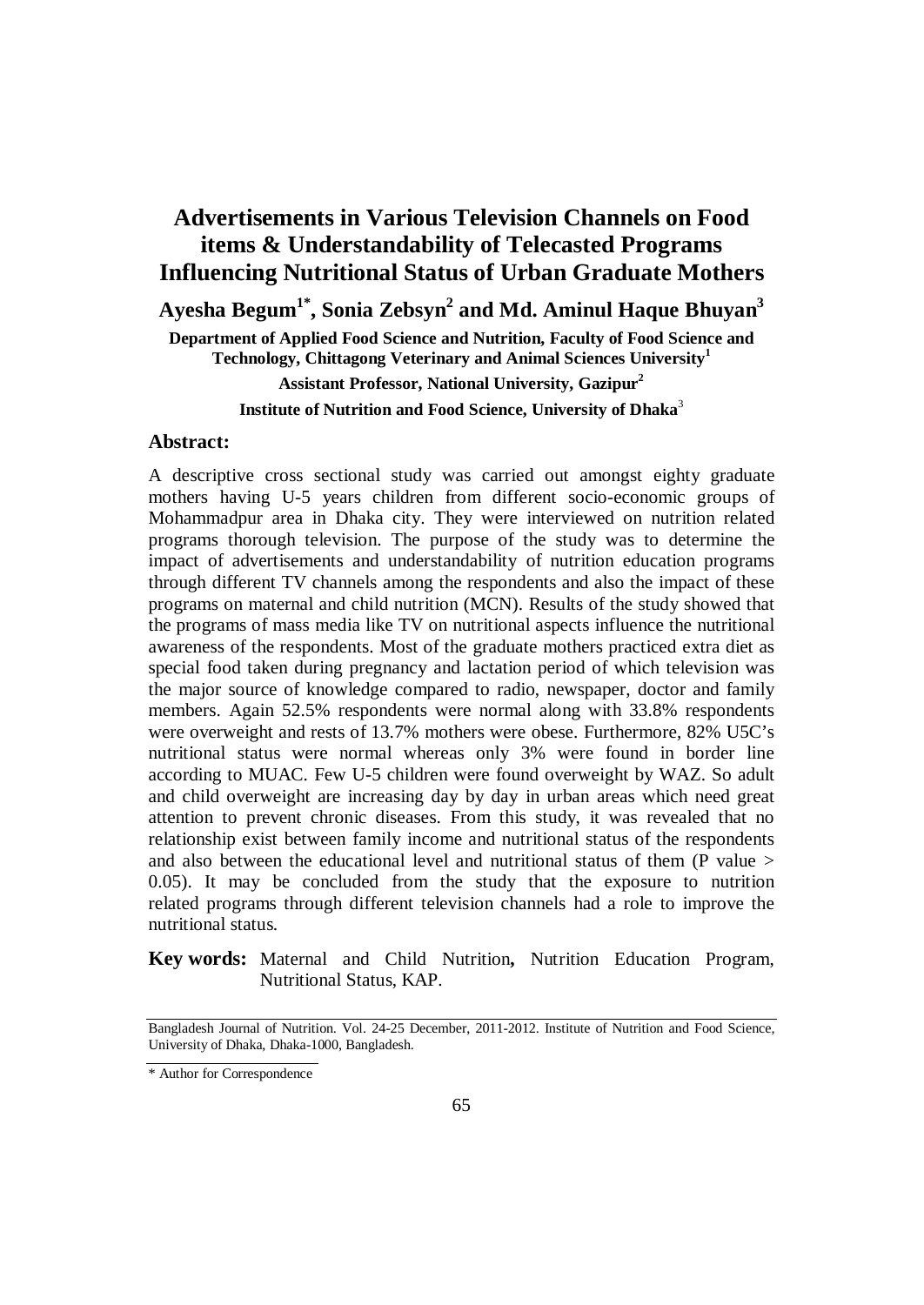#### **Introduction:**

Bangladesh is the most densely populated country in the world with over 143 million people, half of whom are below poverty level and of which 65 million are children and live in 1, 47,570 square Kilometer area. As proportion of Bangladeshi, in urban areas is projected to increase from 23.9 per cent to 29.6 per cent in  $2015^1$ . Therefore, a tremendous pressure would be put on housing, sanitation, health, education and overall infrastructure in the urban areas. Majority of this vast population is extremely poor. There are more than 36 million people living in poverty<sup>2</sup>. In 2007, urban population was 26%<sup>3</sup>. Regardless, urban life has been associated with undesirable changes in behavior especially regarding dietary habits and physical activities – factors that are significantly related to obesity<sup>4</sup>.

Our country is a developing country with a high rate of female illiteracy. Female adult literacy rate was 49.1%. Lack of nutritional knowledge amongst the mother is virtually reflected among their children, so our country is burdened with large number of malnourished children<sup>5</sup>. A good mother is a prerequisite for a good nation. To be a good mother she must have proper education and should possess knowledge about the common aspects of health especially on nutrition. So that she can apply her knowledge in the sound bringing of her off spring in all respect. As the country's greater portion of the female population of reproductive age are devoid of education, they have to be offered informal education specially on nutrition and health by various ways and means. Widespread malnutrition throughout the country is a significant public health problem as well as hindrance to national development. Particularly under five year children and woman are the worst victims of hunger and malnutrition. To prevent malnutrition, mass media (TV) plays an important role in improving nutritional knowledge of graduate mothers through dissemination of nutritional knowledge and information. The programs of different TV channels(BTV, Channel i, ATN Bangla, NTV, Bangla vision, etc.) are frequently telecast and these programs focus on health, population control, education, sanitation, cleanlineness, water purification etc. Nutrition education is an essential component to improve nutritional status of a population and is crucial for the wellbeing of the people in general  $6$ . Nutrition education is defined as "any set of learning experiences designed to facilitate voluntary adoption of eating and other nutrition related behavior conducive to health and well-being"?. It will be a key major component in health promotion, as we seek to keep people well rather than merely treat the sick.

As graduate mothers are educated so they can easily understand the position and reasons of lacking behind of their food behavior and they can also get benefits from the currently telecast nutrition education programs through different TV channels and these programs also help them to improve the health status of their children. The mass media plays an important role in everyday life. It is easy to convey knowledge and information to general people through mass media. When TV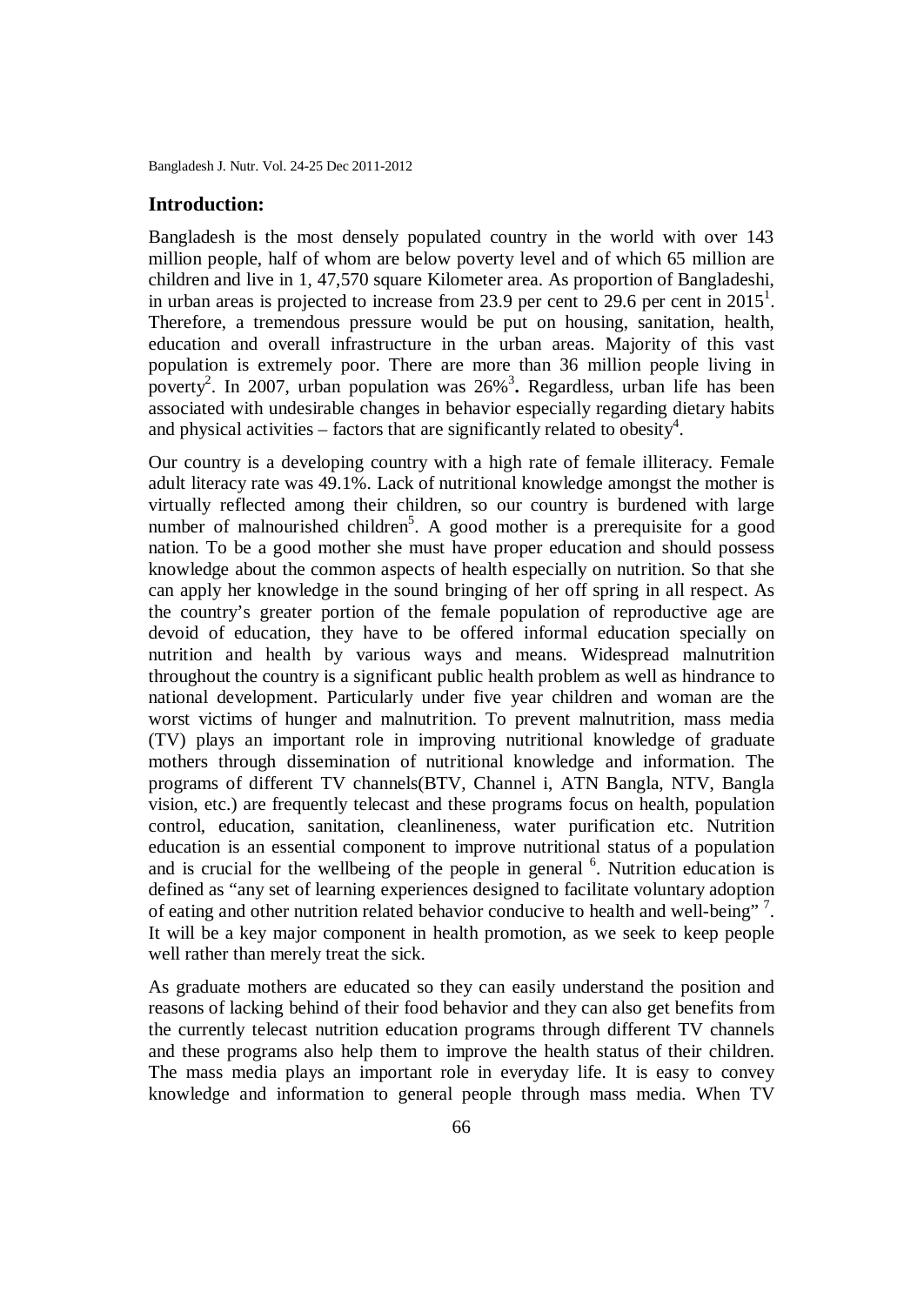Rahman *and* Islam : Nutritional Status and Food Security

programs are considered it is marked that at least one or two programs are telecast each day. For attracting general people on nutritional aspects, some nice advertisements are shown. These advertisements are generally based on vitamin and mineral deficiency, common diseases, maternal and child care practices etc. In some of these programs, answers are given to the pre- selected questions asked by the conductors of radio and television programs. However, there exists a need to systematically undertake study regarding the effectiveness of different programs through various television channels in order to recommend appropriate improvement in the conduct of those programs for better understandability of the telecast programs in future. With this general view and observation, the present study has been undertaken.

## **Objectives:**

#### **General objective:**

**1.** To understand the relationship between the nutritional status of the graduate mothers and their understandability of nutrition education programs on food items through different television channels.

## **Specific objectives**:

- 1. To assess the existing nutritional knowledge of the respondents (graduate mothers) through listening and viewing nutrition education programs telecast through different television channels.
- 2. To observe the anthropometric status of mothers and U-5 children in relation to height, weight, MUAC, and age.
- 3. To study the impact of nutrition-related telecasted programs on the food habit of mothers and children.
- 4. To compare/correlate if nutritional status is associated with education level of mothers.

## **Methodology:**

## **Study location**:

The location was selected for the study purpose from Mohammadpur area of Dhaka city.

## **Study population**:

The unit of study was graduate mothers of different socio-economic classes, had at least one under five year children and had television in their homes.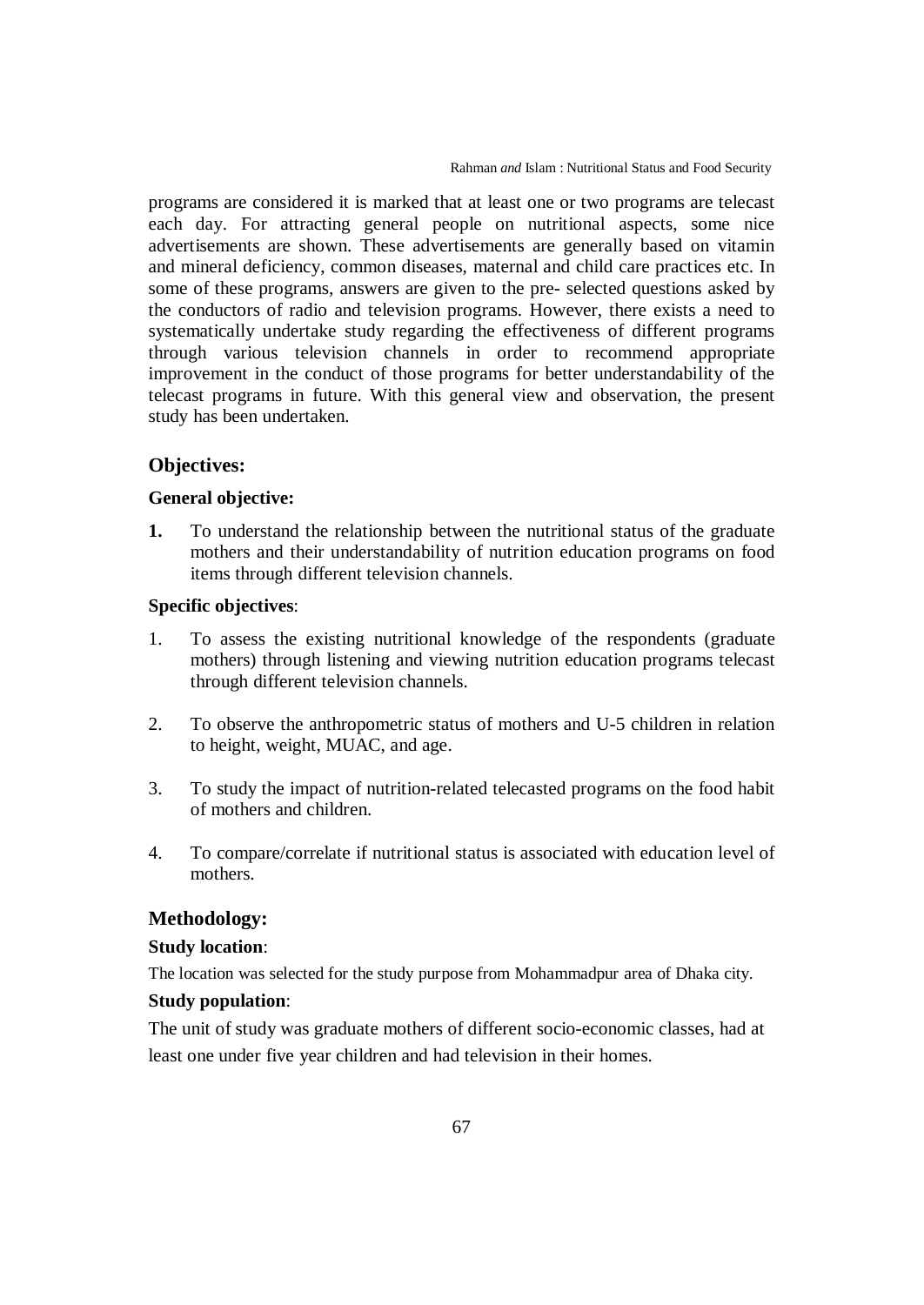#### **Study Design**:

The study was cross sectional as it was conducted at one point of time among the selected population.

#### **Research Design:** Descriptive

#### **Sample size:**

Eighty graduate mothers were selected randomly from Mohammadpur area of Dhaka city as respondents as per statistical formula of sample size collection**.** Their responses were recorded on the questionnaire.

#### **Study period:**

The study including data collection, analysis and write up was carried out during the months of September to December 2010. All the interviews were undertaken by direct contact method.

#### **Development of questionnaire:**

An initial questionnaire was prepared based on the objectives and it was further modified and finalized in accordance with the study objectives and suitability. The questionnaire was pre-tested among another similar (if not identical) group of graduate mothers in order to measure the understandability, responsiveness and comprehensibility of the questionnaire and based on the responses, finally the questionnaire was modified. Anthropometric measurements were taken also to assess the nutritional status of the mothers and the children.

## **Study Instruments:**

- **Questionnaire:** It consisted of both close and open ended questions to collect information on the four following aspects.
	- A. Socio-economic information
	- B. Anthropometric information
	- C. Information on television programs
	- D. Feeding pattern (Including respondent's knowledge, attitude and practice towards health and nutrition)

#### • **Others research instruments used to collect data in the field :**

For measuring anthropometric parameters of mothers and children, the following instruments were used.

- a) Wooden height scale: For height measurement
- b) Bathroom scale : For weight measurement
- c) MAC tape: For mid upper arm circumference measurement of under five years children.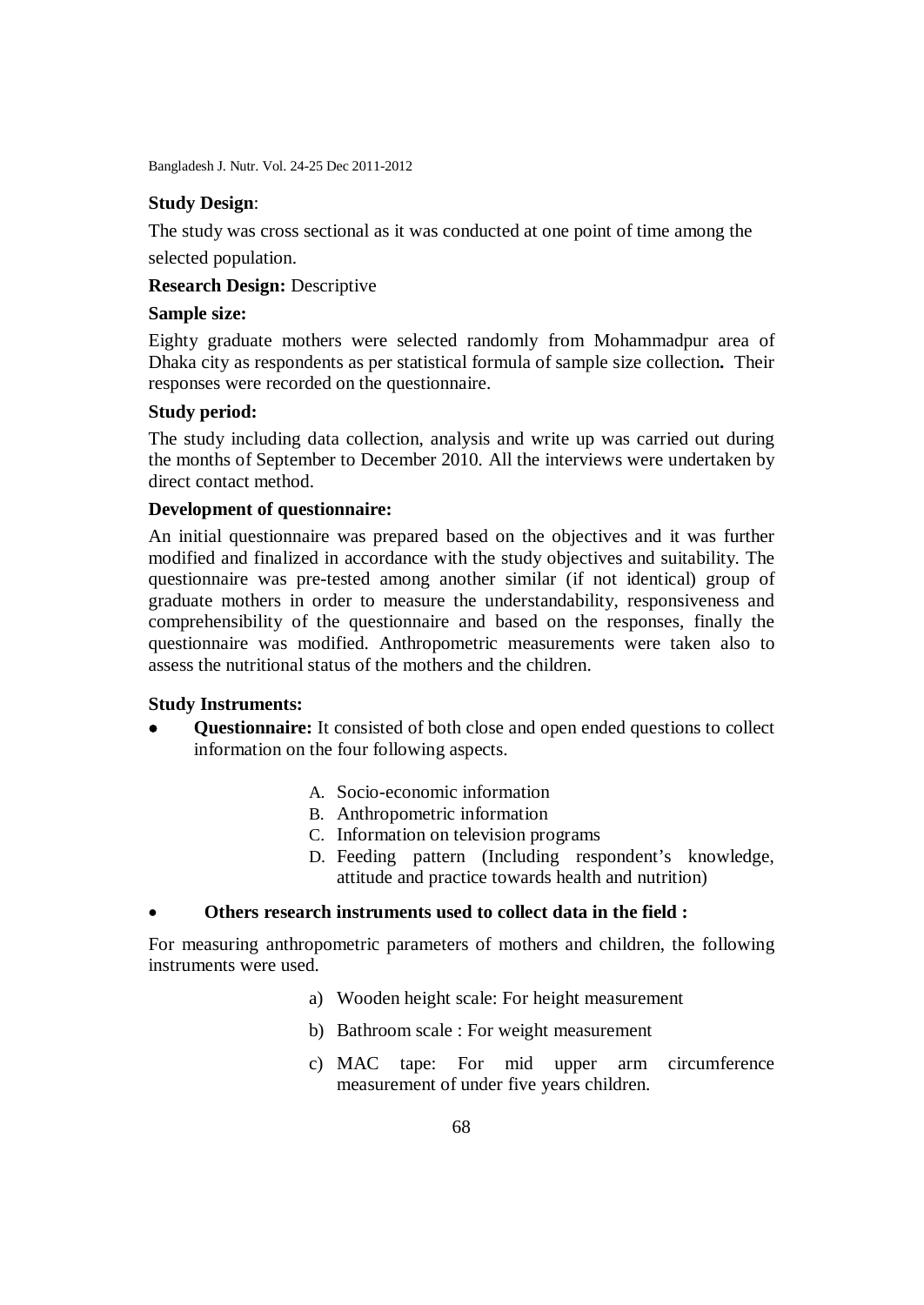## • **Collection of Data:**

Data were collected from  $1<sup>st</sup>$  October to  $20<sup>th</sup>$  October, 2010 using direct

(Face-to-face) interviews.

## • **Fill in the questionnaire**:

Interviews took place right at the residences of respective mothers and some from the schools where they had been during that time. All the responses were recorded absolutely as the mothers provided. All collected data-sheets were preserved cautiously kept in plastic covers within a field bag to protect those from rain, sun and dust.

## • **Collection of anthropometric data:**

- **a) Body weight:** To record the subject's body weight, a standardized bathroom scale was used. The balance was calibrated to standardize every day. Body weight (kilogram) was recorded by standing on the weighing machine on bare footed and light clothes. In case of under five years children especially who are unable to stand (infant) including less cooperative ones were weighed together with their mothers and then weight of the child was obtained by subtracting the weight of the mother.
- b) **Height:** Height (centimeter) of the subjects was measured bare footed in standing position with a wooden height scale.
- c) **Left Mid Upper Arm Circumference** (L-MUAC)**:** MUAC is the circumference of left upper arm, measured at the mid-point between the olecranon process of ulna and acromial process of scapula of relaxed left arm in hanging position. MUAC was measured using a specialized non-stretchable tape designed for this purpose (like TALC tape developed by the London School of Hygiene and Trop Medicine).

## d) **Body mass index (BMI)**

BMI of the mothers was calculated from the body weight in kg and height in meter square by using the following formula.

> $BMI =$ Weight in Kg Height in (meter)<sup>2</sup>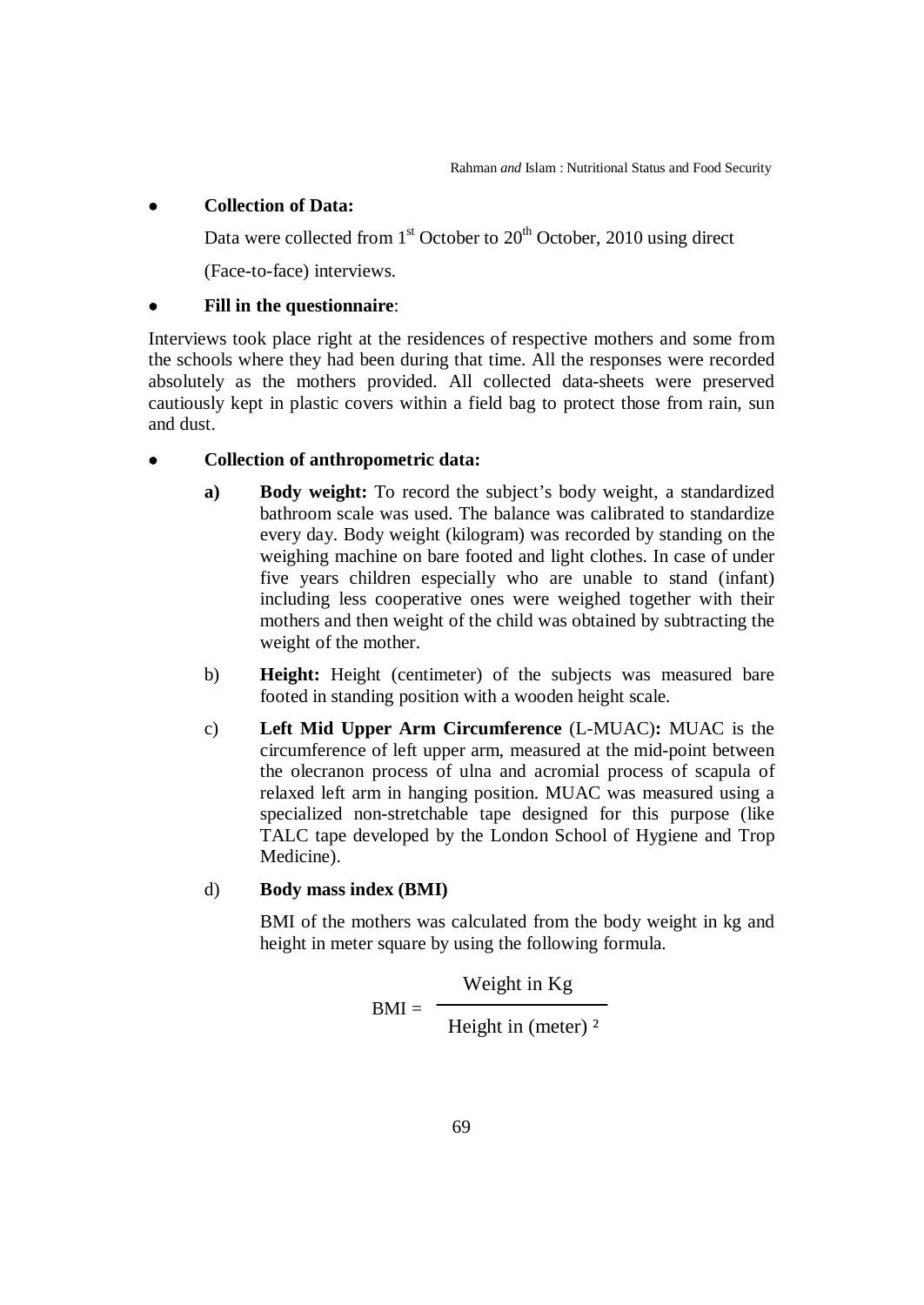#### • **Data processing and Data analysis:**

The data in the questionnaire were first checked, cleaned and entered into the computer from the numerical codes on the forms. The data were edited if there were any discrepancy (Double entry, wrong entry, missing, etc.) The frequency distribution for all variables entered was run at first instance and then checked using SPSS 10 Windows program. Relevant statistical tests were carried out for the analysis of data. Both qualitative and quantitative aspects of data were analyzed. The analysis was followed descriptive to inferential statistics.

**Results:** A total of eighty respondents participated in the study from Mohammadpur area of Dhaka city. The information obtained from the respondents is shown here in consecutive tabular and figurative form.

### **I. Socio-demographic characteristics of respondents**





This Figure demonstrates the educational level of respondent. Forty eight percent respondents were graduate, 50% post graduate and 2% had more advanced degrees like Ph.D., M. Phil etc.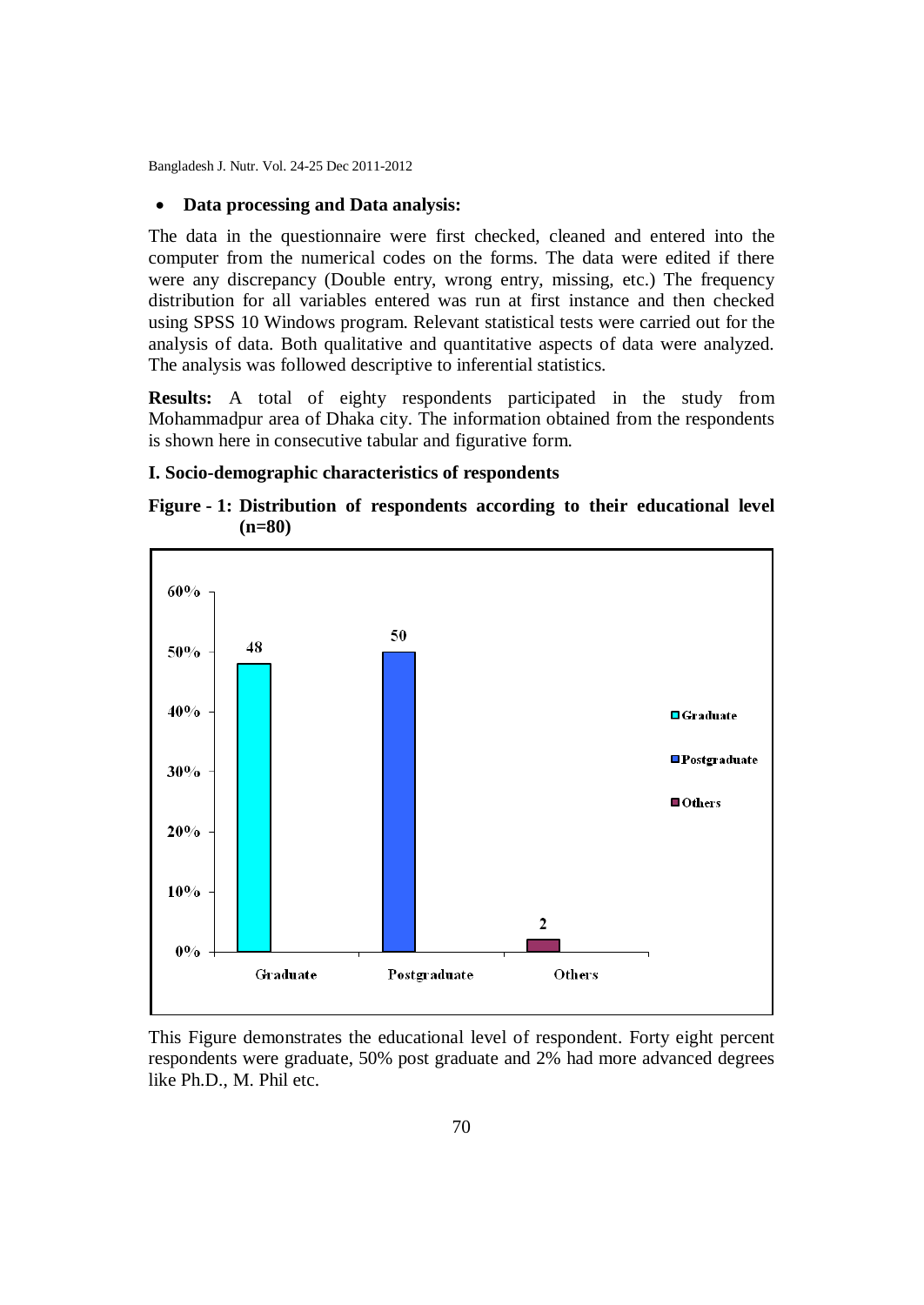# **II. Probable impact of nutrition-related telecast programs on mother's (KAP) and child's nutritional status.**

| <b>Advertisements on products</b> | <b>Frequency</b> | Percent of responses* |  |  |
|-----------------------------------|------------------|-----------------------|--|--|
| Chocolate                         | 41               | 51.3                  |  |  |
| Complan                           | 23               | 28.8                  |  |  |
| Nido (milk powder)                | 9                | 11.3                  |  |  |
| Maggi noodles                     | 19               | 23.8                  |  |  |
| Soft drinks                       | 25               | 31.3                  |  |  |
| Pran mango juice                  | 11               | 13.8                  |  |  |
| Pran frutoo                       | 10               | 12.5                  |  |  |
| Pran potato chips                 | 12               | 15                    |  |  |
| Lays chips                        | 3                | 3.8                   |  |  |
| Junior Horlicks                   | 21               | 26.3                  |  |  |
| Corn flex                         | 9                | 11.3                  |  |  |
| Shakti dai                        | 11               | 13.8                  |  |  |
| <b>Biscuit</b>                    | 7                | 8.8                   |  |  |
| Others                            | 5                | 6.3                   |  |  |

**Table -1: The influence of advertisements on children's feeding pattern (n = 80)**

Table-1 shows the influence of different types of advertisements on feeding pattern of children in which advertisement of chocolate (51.3%) had profound impact. (\*Here responses were of multiple natures)

**Figure - 2: Distribution of respondents by their understandability of current health and nutrition programs**



Sixty nine percent respondents easily understood current health and nutritional programs is indicated by this figure.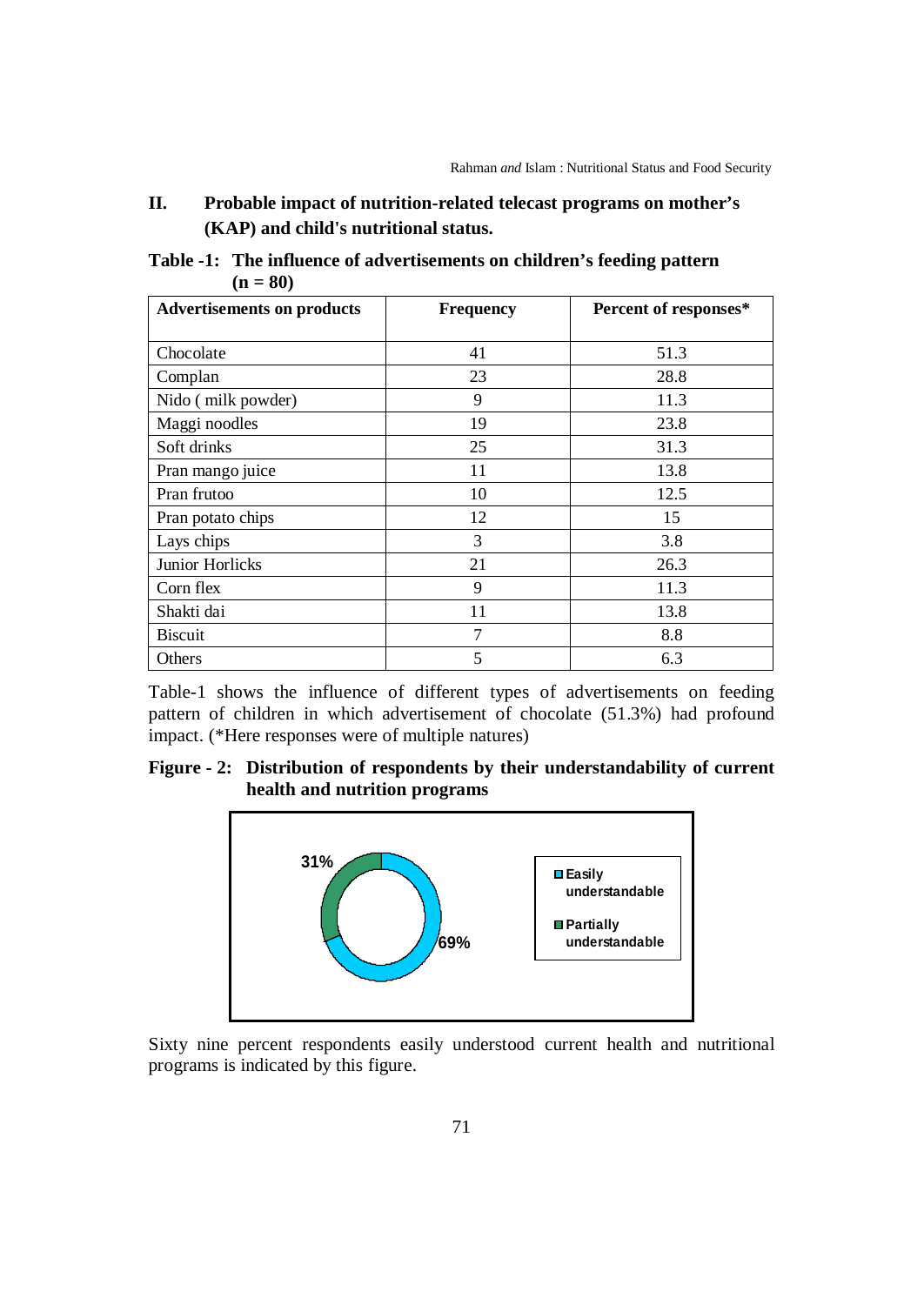|  | Table - 2: Distribution of respondents by their ability to recall at least one or |  |  |  |
|--|-----------------------------------------------------------------------------------|--|--|--|
|  | more messages learnt from television $(n = 80)$                                   |  |  |  |

| Type of message                                              | <b>Frequency</b> | Percent of responses* |  |  |
|--------------------------------------------------------------|------------------|-----------------------|--|--|
| Use of iodized salt                                          | 72               | 90                    |  |  |
| Importance of colostrum                                      | 33               | 41.3                  |  |  |
| Nutrient contents of<br>different food                       | 40               | 50                    |  |  |
| <b>Balanced</b> diet                                         | 59               | 73.8                  |  |  |
| Drinking safe water                                          | 75               | 93.8                  |  |  |
| Advantages of breast<br>feeding                              | 25               | 31.3                  |  |  |
| Proper cooking                                               | 41               | 51.3                  |  |  |
| Geriatric nutrition                                          | 17               | 21.3                  |  |  |
| Preventive measures of<br>nutritional deficiency<br>diseases | 21               | 26.3                  |  |  |
| Others                                                       | 15               | 18.8                  |  |  |

"Drinking safe water" this message was learnt by maximum respondents (93.8%) while only 21.3% respondents learnt "geriatric nutrition" from television. (\* Responses were of multiple natures)

**Table - 3: Distribution of respondents by their source of knowledge on nutritional deficiency diseases**

| <b>Source</b><br><b>Frequency</b> |    | Percent of responses* |  |  |
|-----------------------------------|----|-----------------------|--|--|
| Newspaper                         | 25 | 31.3                  |  |  |
| Television                        | 75 | 93.8                  |  |  |
| Radio                             | 12 | 15                    |  |  |
| Study                             | 28 | 35                    |  |  |
| Other                             | 17 | 21.3                  |  |  |

Hundred percent respondents heard the names of nutritional deficiency diseases in which 93.8% respondents were getting their knowledge on nutritional deficiency diseases from television where 15% from radio was the lowest. (\* Here responses were of multiple natures)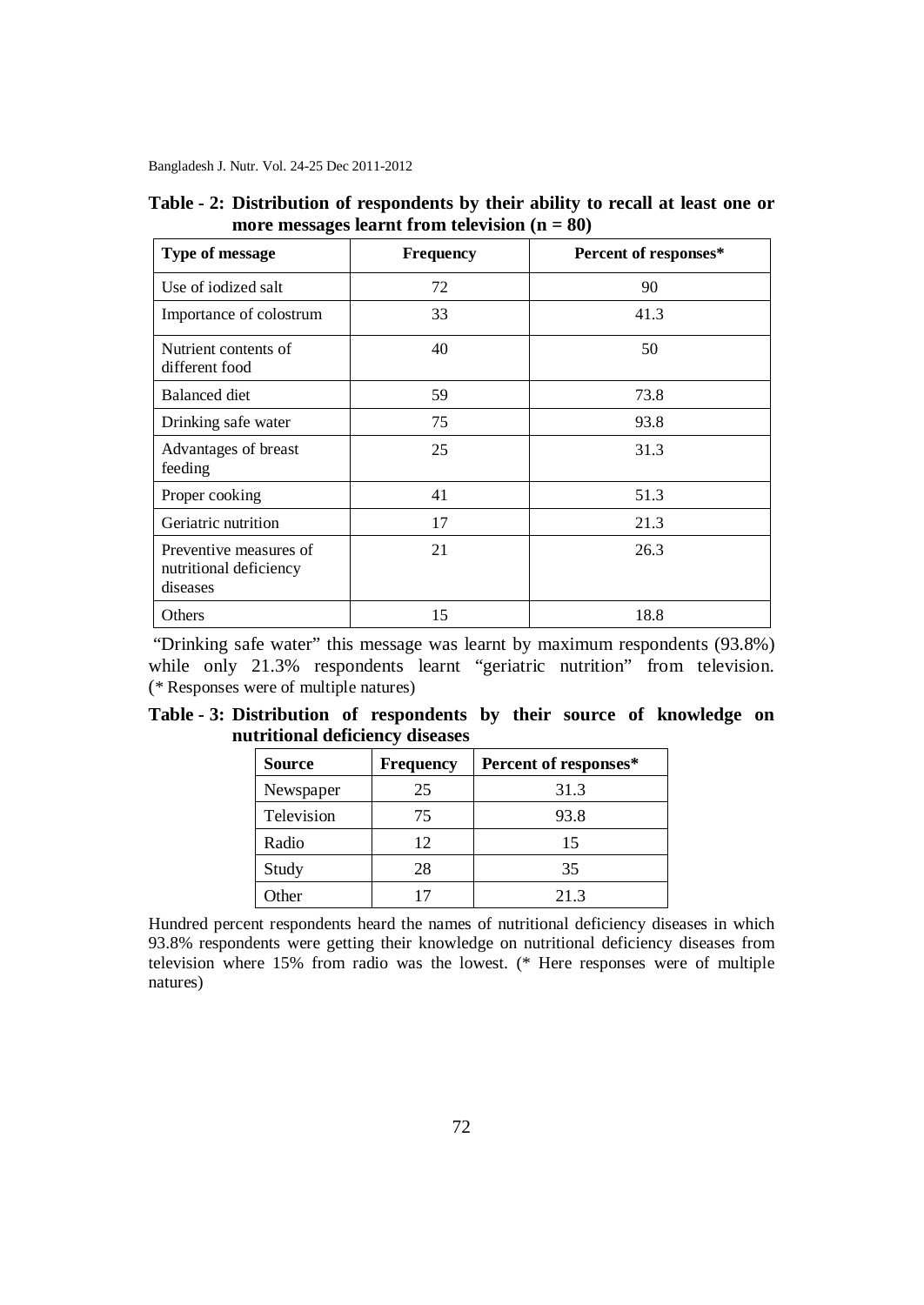#### **Figure - 3: Distribution of respondents according to their opinion to prevent nutritional deficiency diseases**



This figure demonstrates the opinion of respondents to prevent nutritional deficiency diseases by taking nutritious food. About 58 % graduate mothers suggested to take balanced diet to prevent nutritional deficiency diseases.

## **Figure - 4: Source regarding conception of taking special food as extra diet during pregnancy**



Regarding the source of conception of food delivery and extra diet during pregnancy, TV was the major source for 76.3% respondents whereas Radio was the source for only 6.3% respondents.

## **Table - 4: Distribution of U5C's nutritional status by different categories of left middle upper arm circumference (LMUAC)**

| LMUAC(cm)     | <b>Percentage</b><br>(Male) | Percentage(Female) | Total $(\% )$ | <b>Nutritional</b><br>status |
|---------------|-----------------------------|--------------------|---------------|------------------------------|
| < 11          | 0.00                        | 0.00               | 0.00          | Severe                       |
| 11 to 12.49   | 0.00                        | 0.00               | 0.00          | Moderate                     |
| 12.5 to 13.49 | 0.00                        | 3                  | 3             | Borderline                   |
| >13.5         | 25                          | 57                 | 82            | Normal                       |
| Total         | 25                          | 60                 | 85            |                              |

This figure shows that 82% U5C's nutritional status were normal where 3 % U-5 children were found in border line.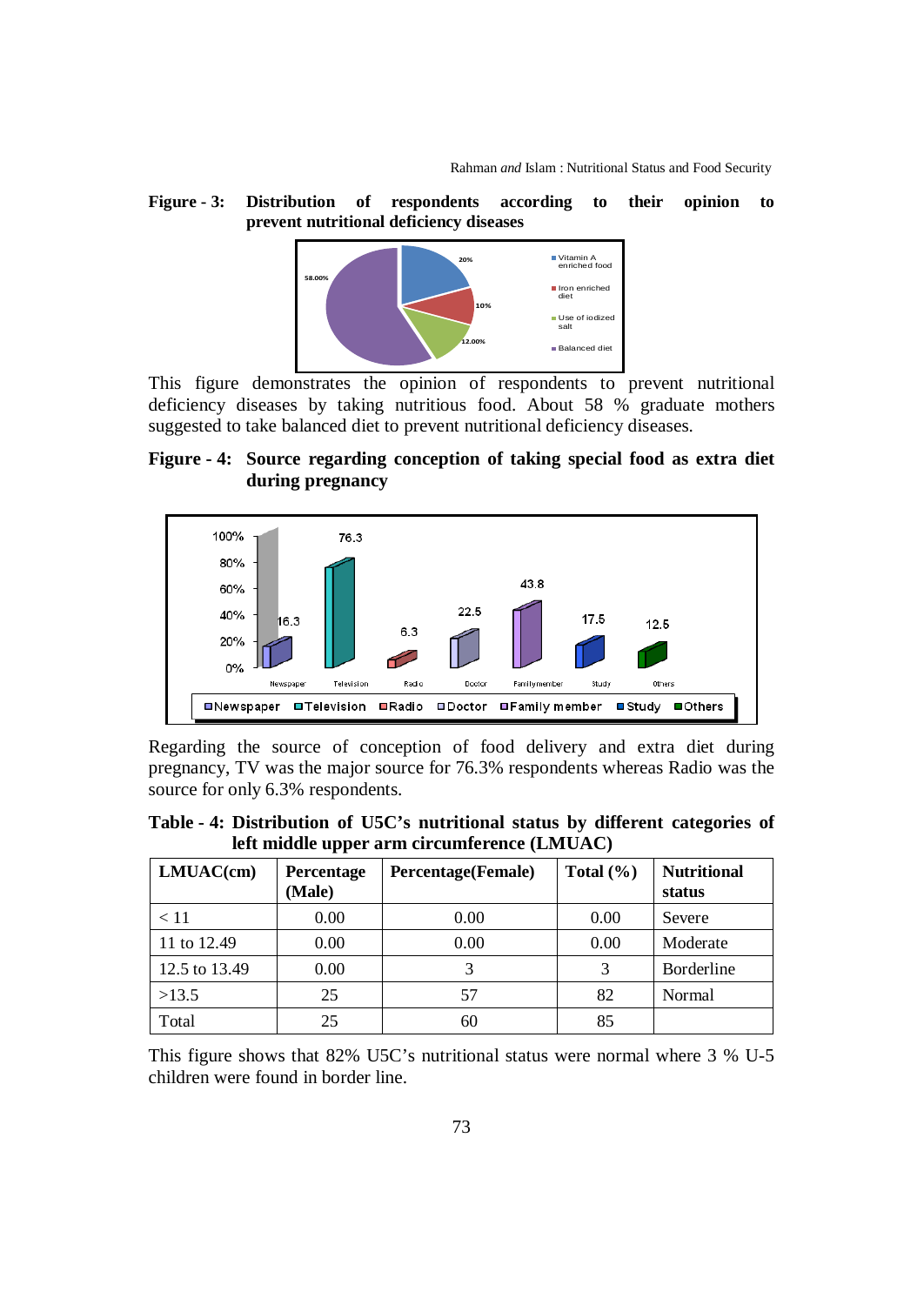| <b>Education level</b><br>of mothers Nutritional | <b>Education level of mothers</b> |                            | <b>Total</b> | <b>P</b> value |  |
|--------------------------------------------------|-----------------------------------|----------------------------|--------------|----------------|--|
| status                                           | <b>Graduate</b>                   | Postgraduate<br>and others |              |                |  |
| 18.5-24.99 (Normal)                              | 46.2% (18)                        | 53.8% (21)                 | 100% (39)    |                |  |
| $25-29.99$ (Overweight)                          | $40.0\%$ (10)                     | 60\% (15)                  | $100\%(25)$  | 0.468          |  |
| 30-30.99 (Obese)                                 | $60\%$ (10)                       | $40\%$ (6)                 | $100\%(16)$  |                |  |
| <b>Total</b>                                     | $46.8\%$ (38)                     | $53.2\%$ (42)              | 79 (100%)    |                |  |

|                                                            |  |  |  |  |  | Table - 5: Association of number and percent distribution between |  |
|------------------------------------------------------------|--|--|--|--|--|-------------------------------------------------------------------|--|
| nutritional status and education level of graduate mothers |  |  |  |  |  |                                                                   |  |

The table shows the relationship between respondent's education level and nutritional status of them. Among them 46.2% (18) graduate mothers were normal, 40% graduate mothers were overweight and 60 % graduate mothers were obese. In case of postgraduate and others, 53.8% mothers had normal nutritional status, 60% were overweight and 40% were obese. Here the p- value was  $> 0.05$ ; the test is insignificant which indicates that there was no relationship between nutritional status and education level of graduate mothers.

#### **Discussion:**

The mother of the family is directly related with caring her growing child as well as the adult family members. Bangladesh has one of the highest rates of illiteracy in the world. A large number of people in our country are devoid of even having primary education. To improve the awareness of mothers about the role of nutrition in everyday life and to provide them with information that certain nutritional disease may arise due to the lack of specific nutrients in their diet. The aim of nutrition for mothers and other family members should focus on various related aspects of nutritional information in order to improve food behavior.

Keeping this view in mind various government and non-government organizations are working at different level in disseminating nutritional knowledge among various population. In order to improve mothers nutritional and health related knowledge, BTV and others Bengali channels such as RTV, NTV, ATN Bangla, ETV, Bangla vision etc. telecast related programs every day. This study was designed to evaluate the influence of these programs on maternal and child nutrition (MCN).

This study was performed in urban areas among graduate mothers having U-5 years children. There were 80 participants in this study. Forty eight percent respondents were graduate, 50% post graduate and 2% had more advanced degrees like Ph.D., M. Phil etc.

Hundred percent respondents had television. Seventy three percent respondents watched television regularly where 27% respondents did it irregularly. It is crucial to assess level of understanding on any programs of health & nutrition, subjectively or objectively. Sixty nine percent respondents easily understood current health and nutritional program while thirty one percent respondents partially understood.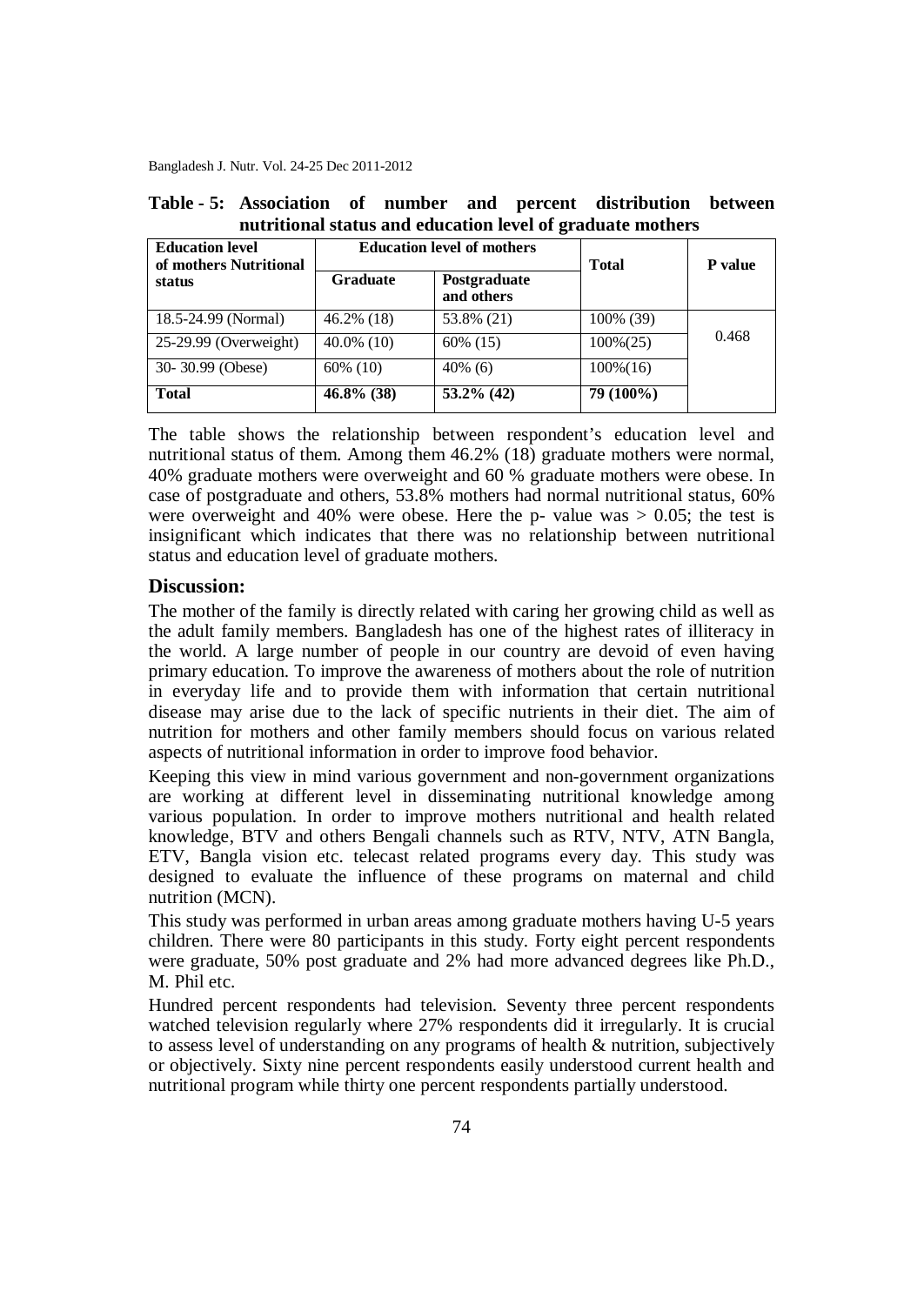Ninety three percent mothers learnt important messages of ''Taking safe drinking water" and ''Use of iodized salt while cooking or preparing salads'', followed by taking balanced diet by 74% mothers and "Nutrient contents of different foods" and "cooking food properly" by 50.5% mothers, each, though their answers were often multiple. Different types of advertisement such as advertisement of chocolate, Maggi noodles, junior Horlicks, soft drinks etc affected feeding pattern of children. Among them the advertisement of chocolate 51.3%, complain (28.8%), Maggi noodles (23.8%) had profound effect on children's feeding pattern.

All respondents (graduate mothers) had knowledge on nutritional deficiency disease among them 52.5% respondents were normal, 33.8% respondents were overweight and the rest of respondents 13.7% were obese. Malnutrition is a common picture in our country. Nutrition education for the mothers can improve the situation a lot. In this study it was found that television (93.8%) was the major source of knowledge about nutritional deficient diseases. Fifty eight respondents suggested balanced diet to prevent nutritional deficiency diseases.

Regarding the source of conception of food delivery and extra diet during pregnancy, TV was the major source for 76.3% respondents whereas Radio was the source for only 6.3% respondents. This figure shows that 82% U5C's nutritional status were normal where 3 % U-5 children were found in border line. Here, the relationship between respondent's education level and nutritional status of them according to different categories of body mass index $8$  was also analyzed where 46.2% (18) graduate mothers were normal, 40% graduate mothers were overweight and 60 % graduate mothers were obese. In case of postgraduate and others, 53.8% mothers had normal nutritional status, 60% were overweight and 40% were obese. Here the p- value was  $> 0.05$ ; the test is insignificant which indicates that there was no relationship between nutritional status and education level of graduate mothers.

#### **Conclusion:**

Bangladesh- world's one of the most resource constraint least developed countries fights back round-the-year natural disasters and have ~70% inhabitants abreast struggling for survival at below poverty line. As in Bangladesh resources are limited. Food production cannot meet the nation's requirement. Moreover the purchasing power of our majority population is far below to sustain better nutrition, health and education. In this regards the role of mass media for the country is inevitable. The campaign of mass media about nutrition can create awareness among our population. So the country's limited resources and the hard earned money could be properly utilized to give them optimum nutrients in their diet. Recent literature reveals that role of electronic media remain inevitably costeffective in creating mass-awareness. Since majority of urban mid-level income groups possess television (best emerging communication strategy), this small scale study was conducted among women (and children) just to bring out definite indicators that telecasted nutrition-related programs ultimately having an impact on child's nutrition through frequently reinforcing key messages on health and nutrition aspects. Findings of this study revealed ~95% mothers acquired a knowledge-base on nutritional deficiencies/disorders from TV-casted programs